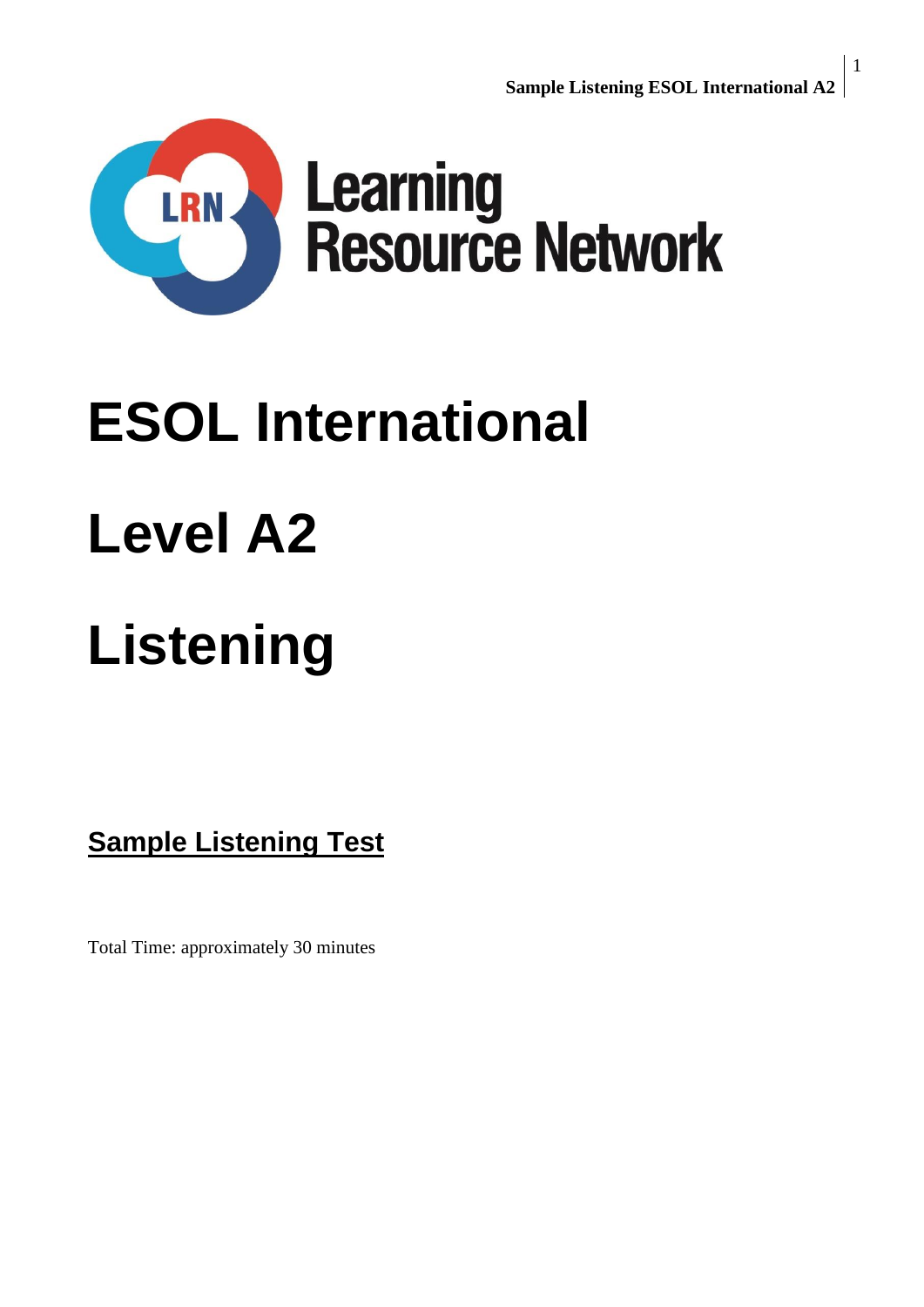### **Listening Instructions**

- **Before each recording, the candidate will have one minute to look at the questions and support prompts for each section**
- **Each recording will be played twice**
- **Task 1: after each recording has been played twice, the candidate will have 10 seconds to consider and mark his/her answers**
- **Tasks 2 and 3: after each recording has been played twice, the candidate will have one minute to consider and mark his/her answers**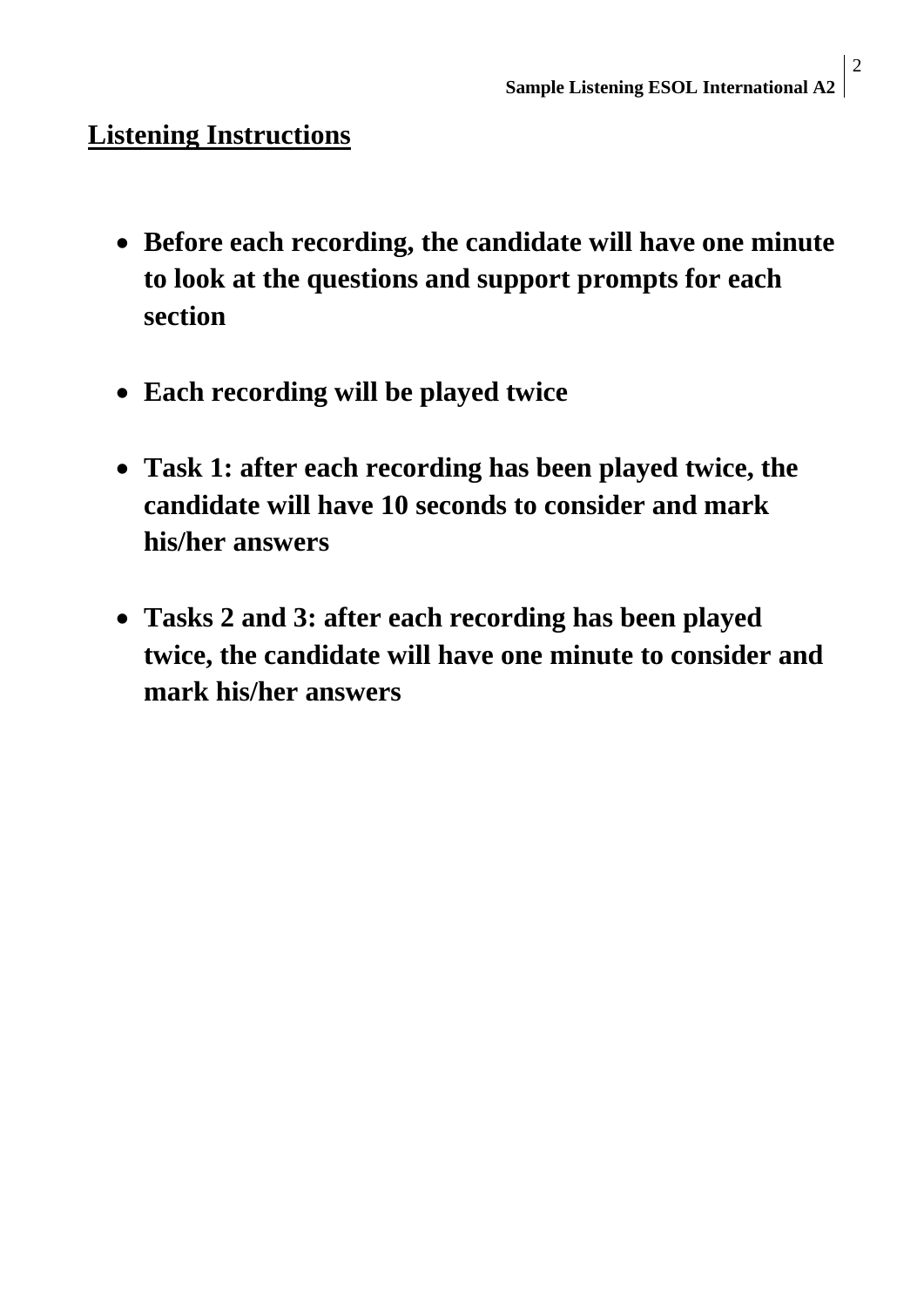### **Task 1: Listen and respond to questions for personal information and requests for action and permission**

**You will hear 5 questions.**

**You will hear each question twice.**

Listen and tick  $\checkmark$  or click on the best answer in response.

#### **EXAMPLE QUESTION**

Can you tell me your name?

- A. I'm 25 years old.
- **B. My name's Andy.**
- C. Yes, please.

#### **Question 1**

Excuse me. Can I sit next to you?

#### **A. I'm sorry, my wife is sitting here.**

- B. No, thank you.
- C. Not at all.

#### **Question 2**

Sorry, can you tell me the way to the museum?

- A. Yes, thank you. That's very kind.
- B. Yes, please. Not a problem.
- **C. Yes, of course. Go straight on. It's on your right.**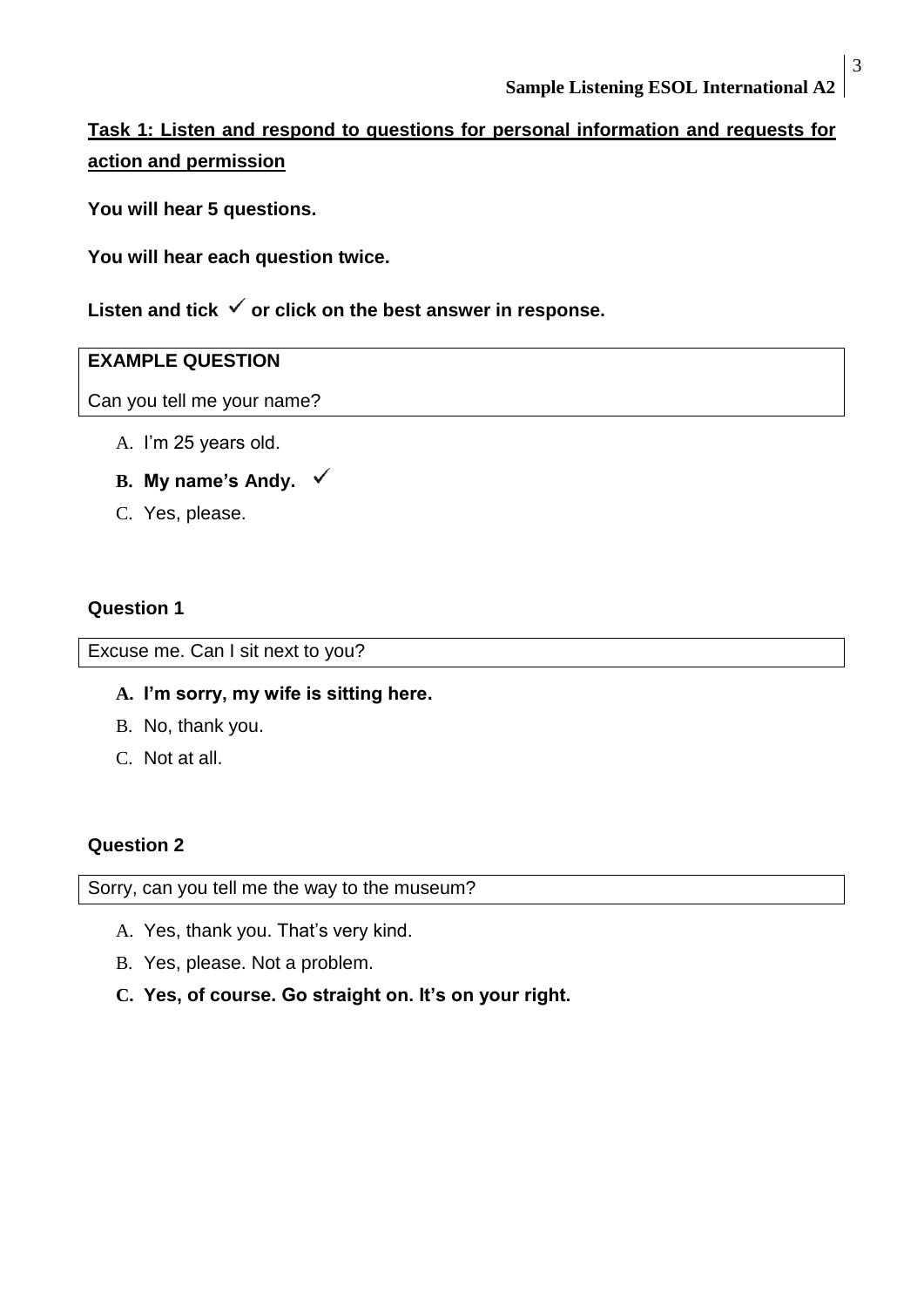#### **Question 3**

How does your wife normally get to work?

- A. Twice a day.
- B. She likes her job.
- **C. She takes the bus.**

#### **Question 4**

You don't live far from here – what's the area like?

#### **A. It's really nice. There are lots of shops.**

- B. Yes, I like it.
- C. It's North End.

#### **Question 5**

How often do you see your parents?

- A. I can see them on Skype.
- **B. About once a month.**
- C. I can't.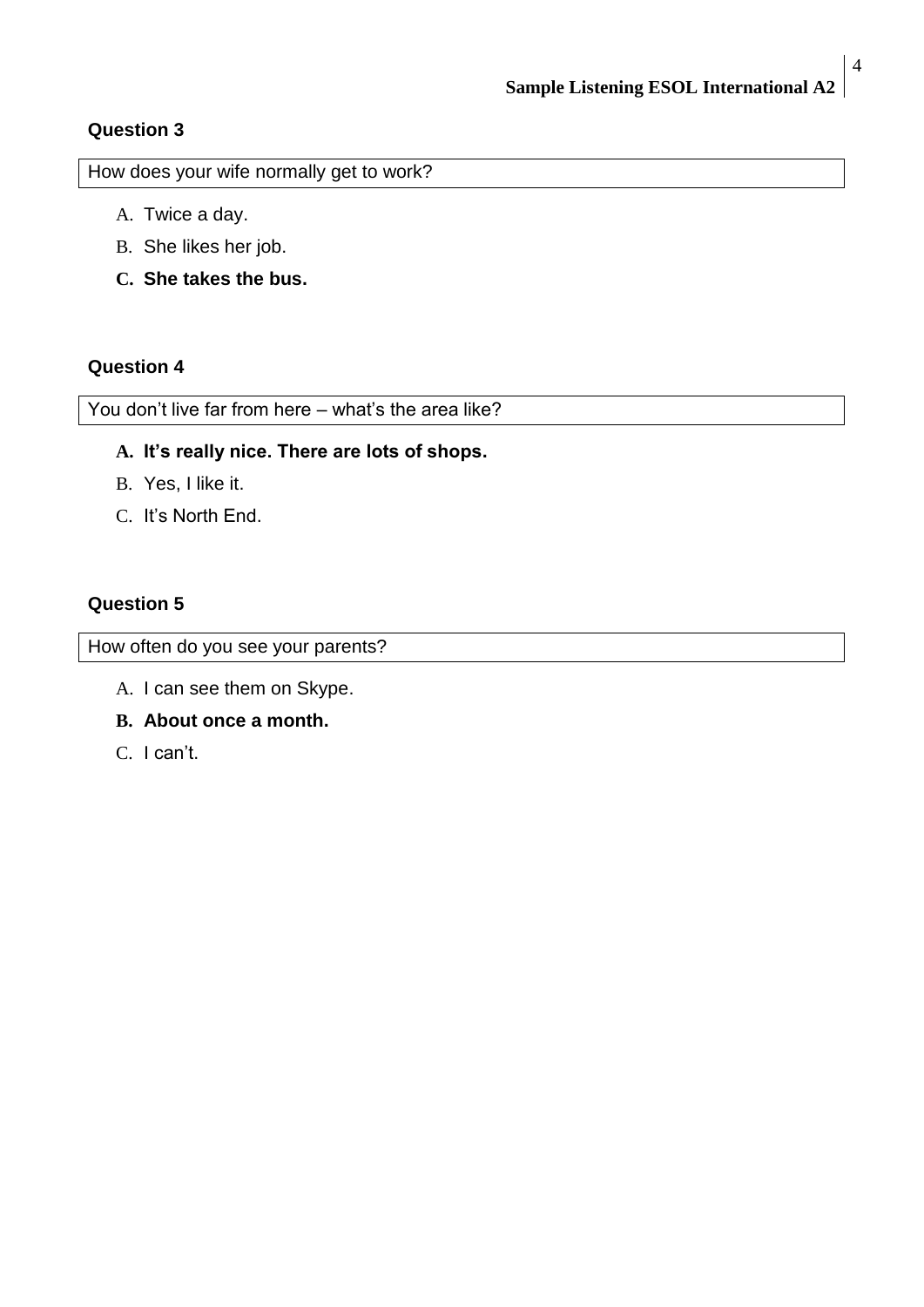#### **Task 2: Telephone Messages (listen for gist and detail in a message)**

**You will hear a telephone message twice.**

**Before the message, listen to and read questions 6 – 10 below.**

**After the questions, you will hear the telephone message twice. Answer questions 6 to 10 while you listen to the message.**

Tick  $\checkmark$  or click on the correct answer

#### **Sample Recording:**

Good afternoon, my name is Sarah Williams. I'm calling from the post office. This is a message for Mr. Ali. We delivered a package to your address at 11:30am this morning, but nobody was at home. Please come and collect your package from our office. We are open from 8am to 3pm from Monday to Friday, and 8am to 1pm on Saturday. We are closed on Sundays. Oh, and one more thing: you must bring a form of ID, like a passport. You can phone us for more information. Write down our telephone number: it is 01865 322. Thank you and bye-bye.

(103 words)

#### **Question 6**

Who is the message for?

- D. Sarah Williams
- E. The post office
- **F. Mr. Ali**

#### **Question 7**

What is the caller asking the listener to do?

#### **A. collect a parcel from the post office**

- B. wait at home
- C. call back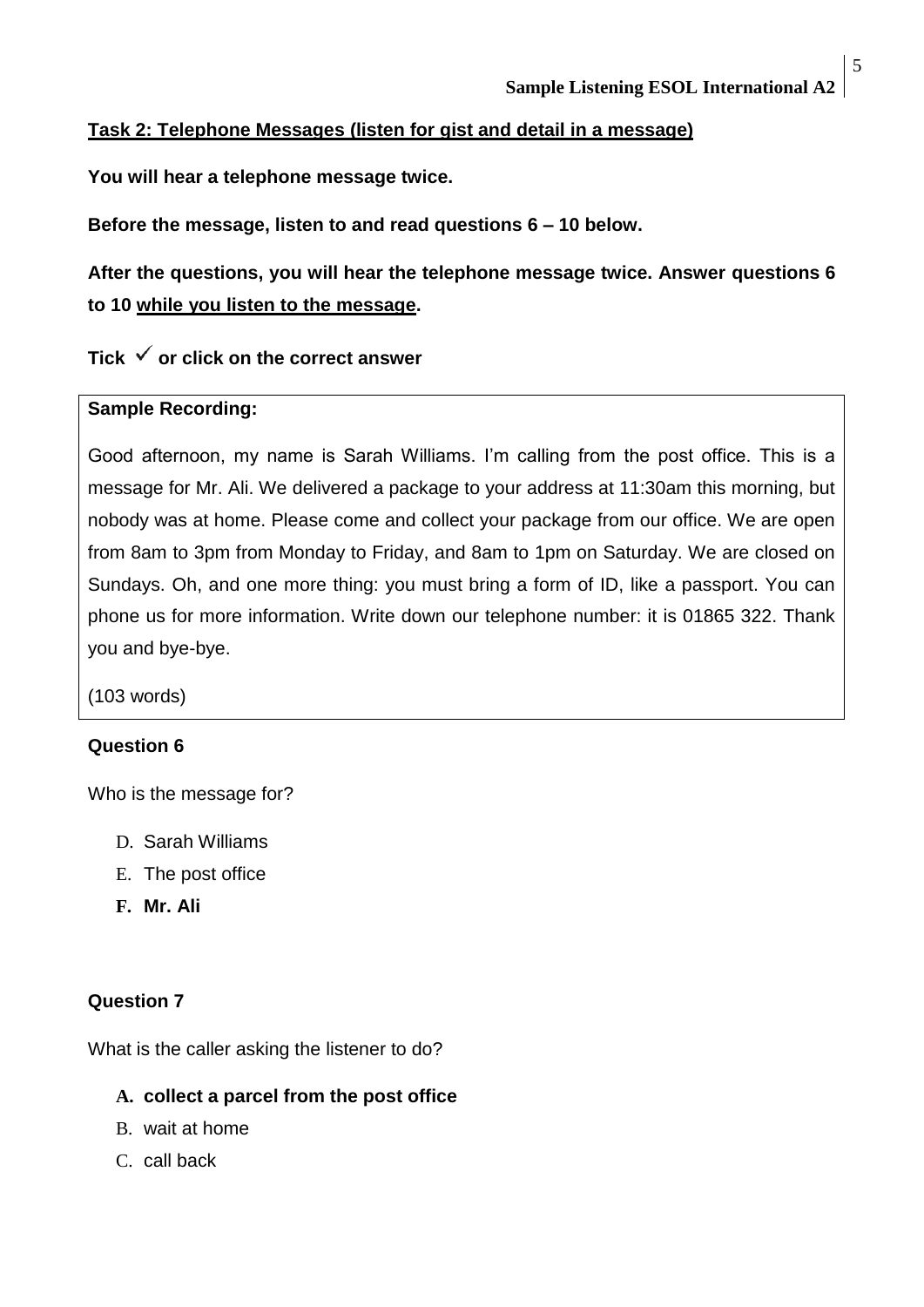#### **Question 8**

What time does the post office close on Thursday?

- A. 11:30am
- B. 1:00pm
- **C. 3:00pm**

#### **Question 9**

What must the listener remember?

- A. come at 8am
- **B. bring a form of ID**
- C. call the post office

#### **Question 10**

What is the telephone number of the post office?

- A. 01864 322
- B. 01865 332
- **C. 01865 322**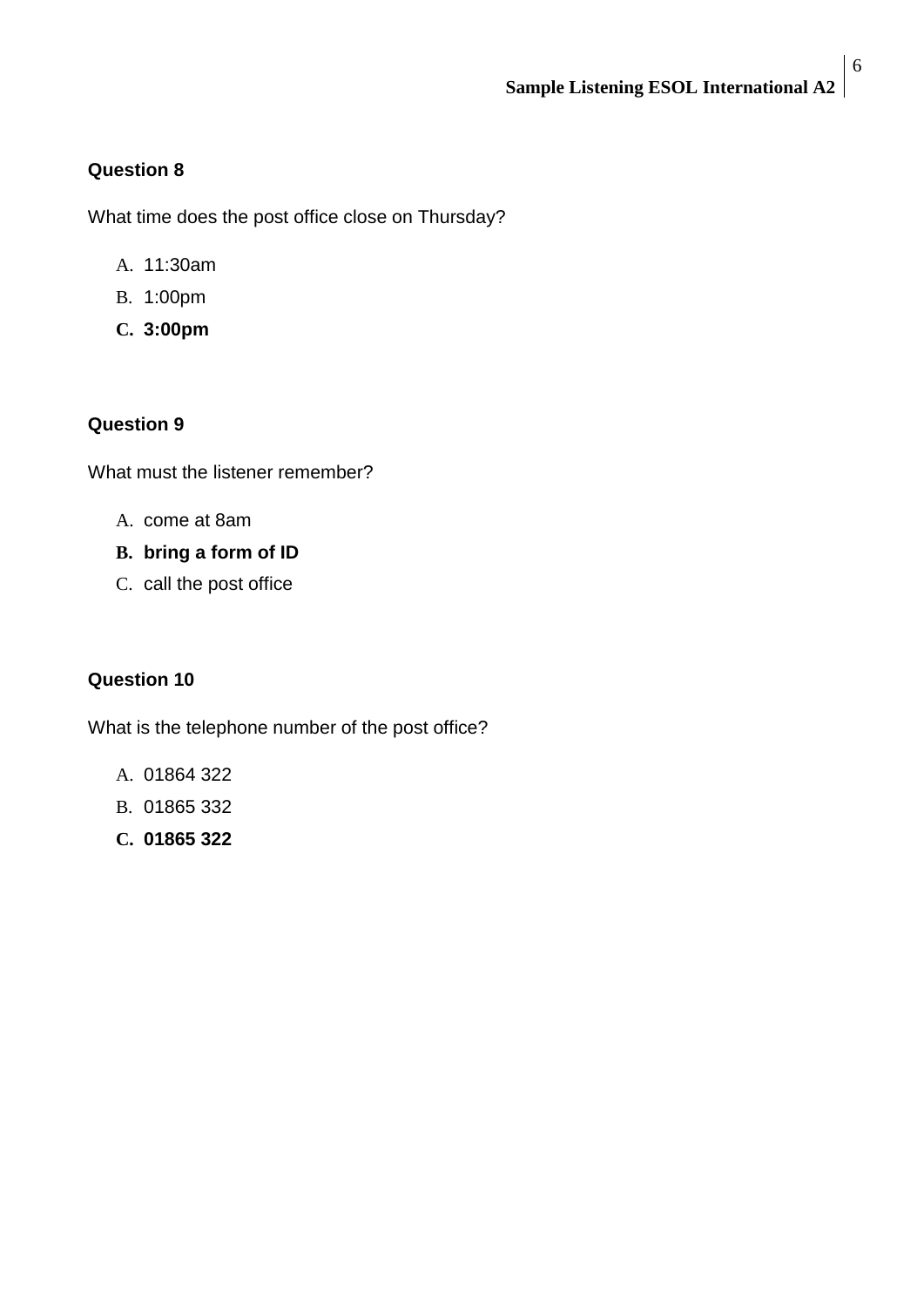**You will hear a telephone message twice.**

**Before the message, look at the questions 11 – 14 below.**

**After one minute, you will hear the telephone message twice. Answer questions 11 to 14 while you listen to the message.**

#### Tick  $\checkmark$  or click on the correct answer

#### **Sample Recording:**

Hi Katya. It's Nadia here. I've got very good news – next week we're moving into our new house. Isn't that great? And we're having a party to celebrate. Would you like to come? We're moving on the 23rd of June but the party's on the 31st of July – one day after your birthday! You and Hussein can come any time, of course, but the party starts at seven thirty. Our house is in Birmingham. 15 High Street. I'll email you directions later. Don't bring any presents but please bring some of your tasty home-made apple cake. Thank you! Bye!

(100 words)

#### **Question 11**

Who is calling?

- A. Katya
- B. Tanya
- **C. Nadia**

#### **Question 12**

Why is there a party?

- A. a birthday
- B. a wedding
- **C. moving to a new house**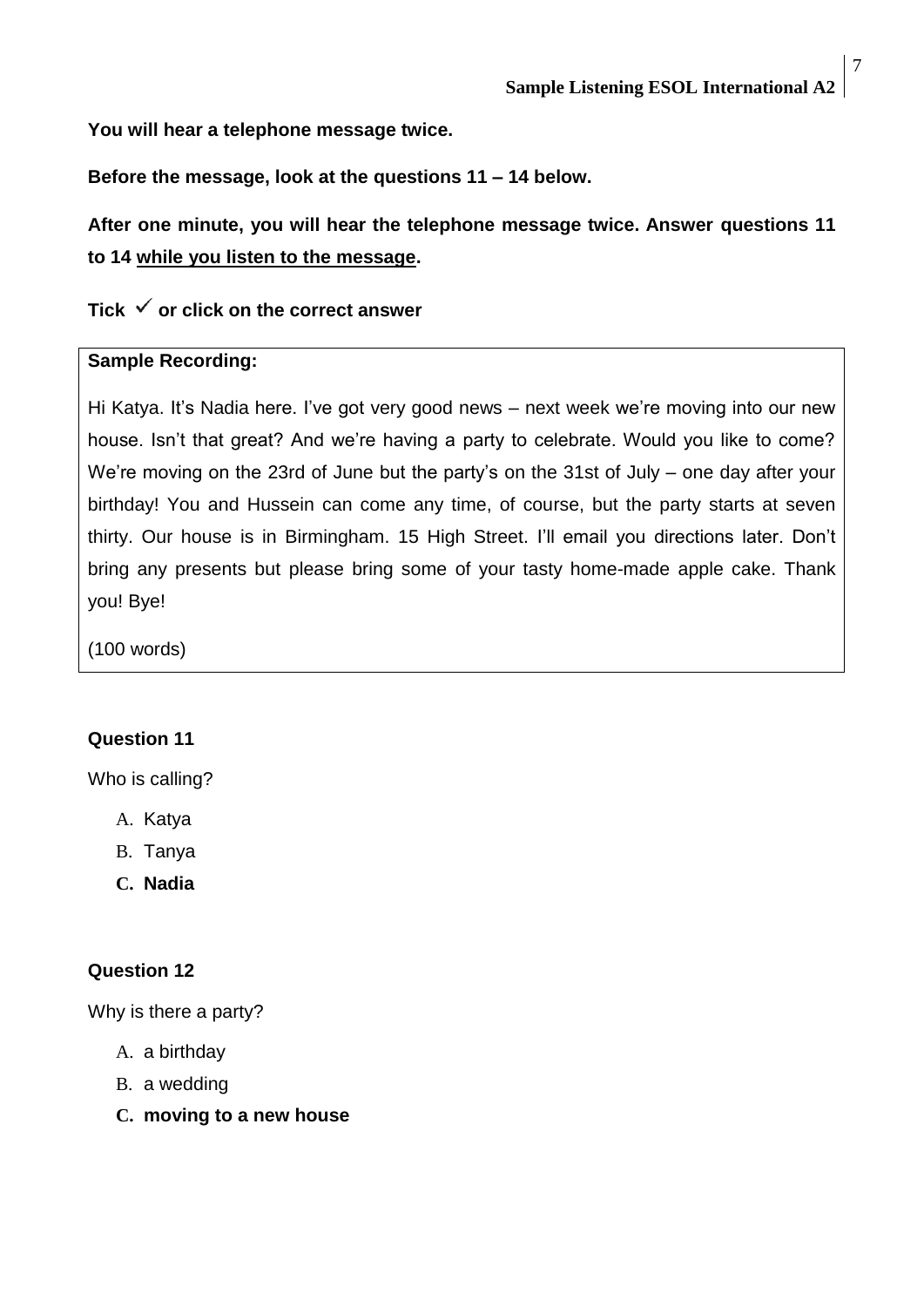#### **Question 13**

#### **When is the party?**

- A. 23 June
- B. 13 July
- **C. 31 July**

#### **Question 14:**

What is the address for the party?

#### **A. 15 High Street**

- B. 15 Night Street
- C. 50 High Street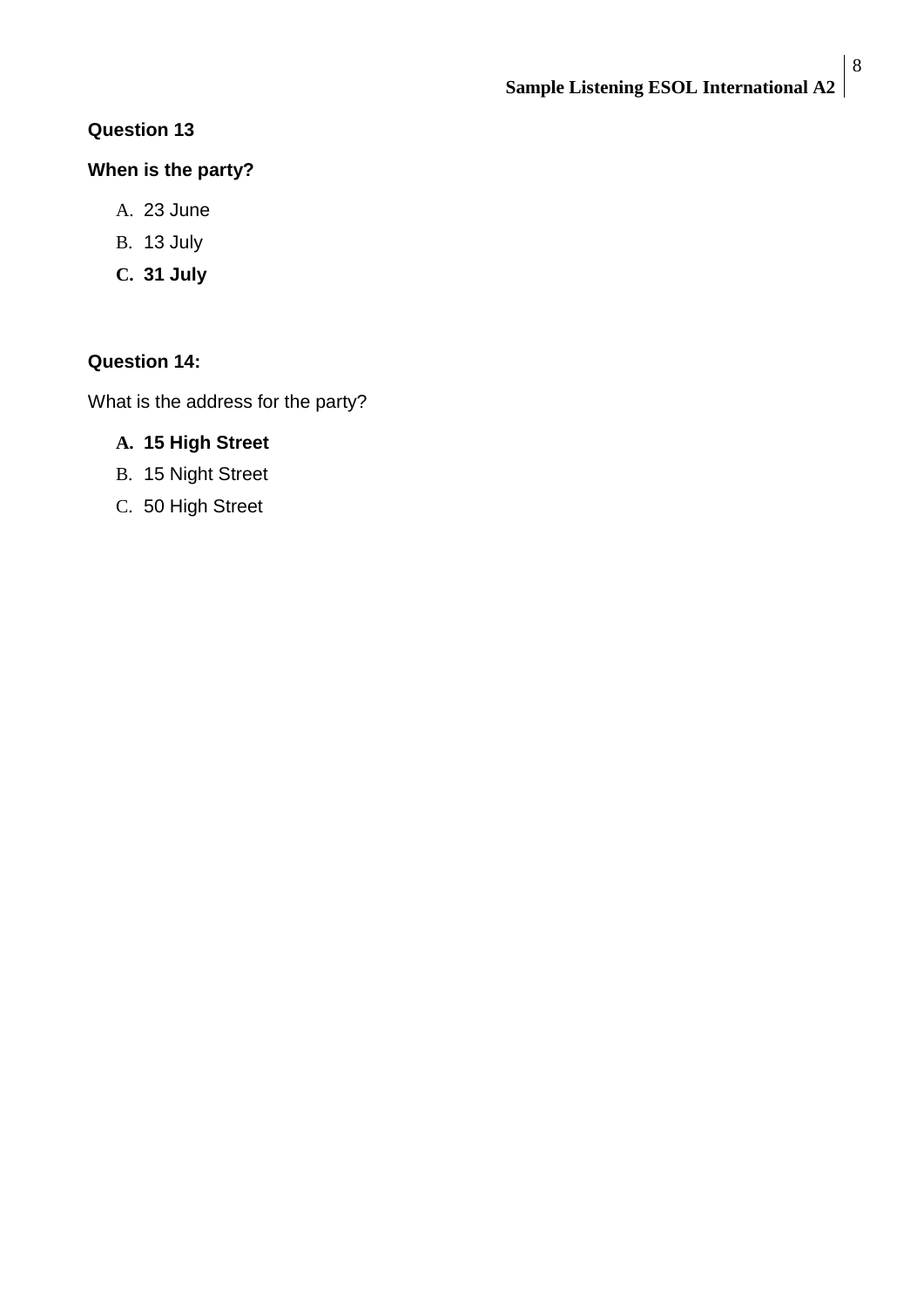#### **Task 3: Dialogues (listen for gist and detail)**

**You will hear 3 short dialogues.**

**You will hear each dialogue twice.**

Listen and tick  $\checkmark$  or click on the best answer.

| <b>EXAMPLE</b> |                                                                               |
|----------------|-------------------------------------------------------------------------------|
| Speaker 1:     | Hiya, John. How are things? I hear you got a new baby girl. Is that<br>right? |
| Speaker 2:     | Yes, she was born last week.                                                  |

#### **EXAMPLE**

The two speakers are talking about…

#### **A. a baby**

- B. the man's wife
- C. the man's mother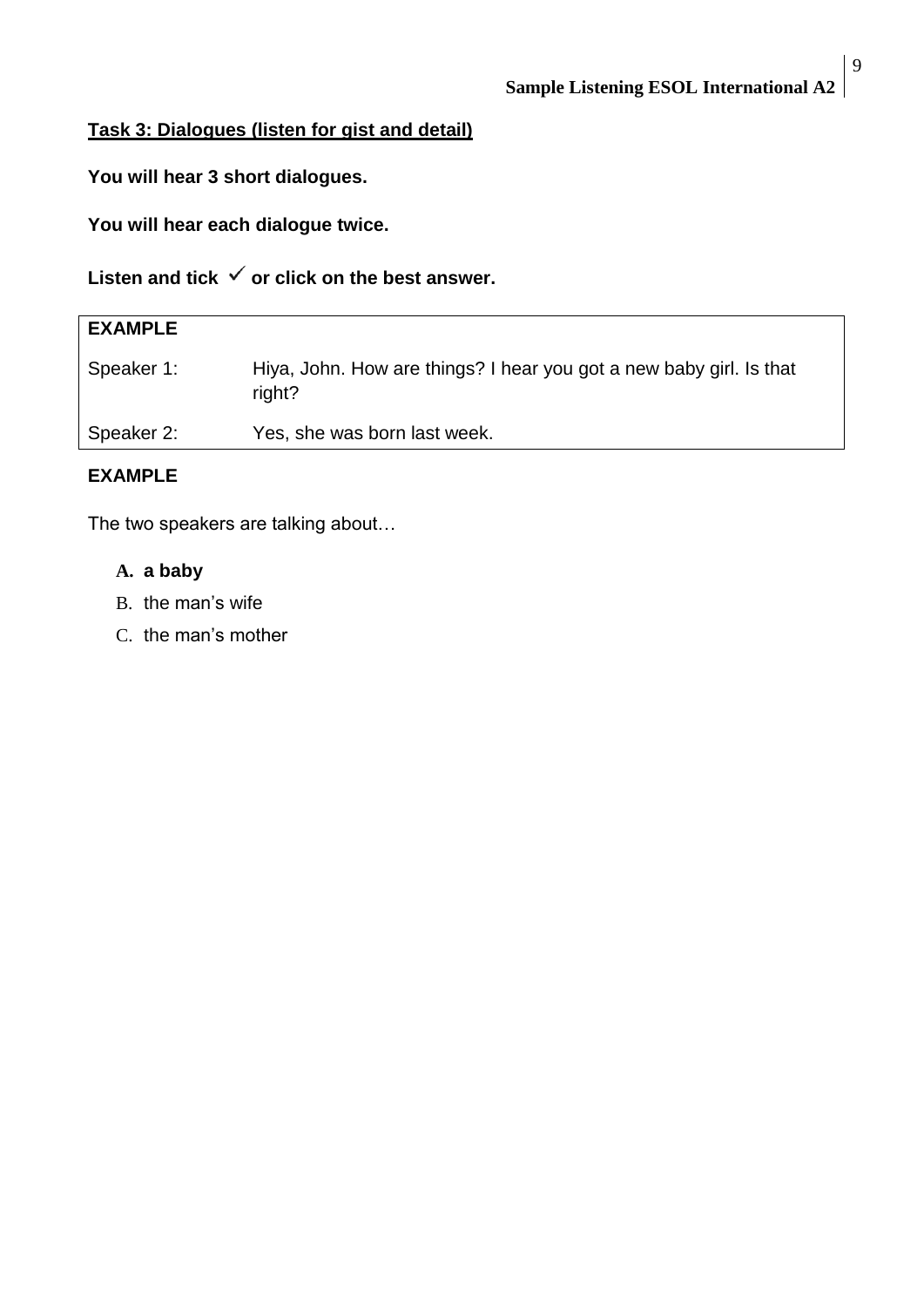## **Dialogue1/Questions 15 & 16**

Speaker 1/**male**: I'm very glad I've got a day off tomorrow. I need it. How about you? Speaker 2/**female**: I'm really upset. The boss says I need to do overtime and stay until 8pm tomorrow. It's not fair. Speaker 1: I'm sorry.

#### **Question 15**

The two speakers are talking about…

- A. family
- B. friends
- **C. work**

#### **Question 16**

How does the woman feel?

- A. happy
- **B. unhappy**
- C. sorry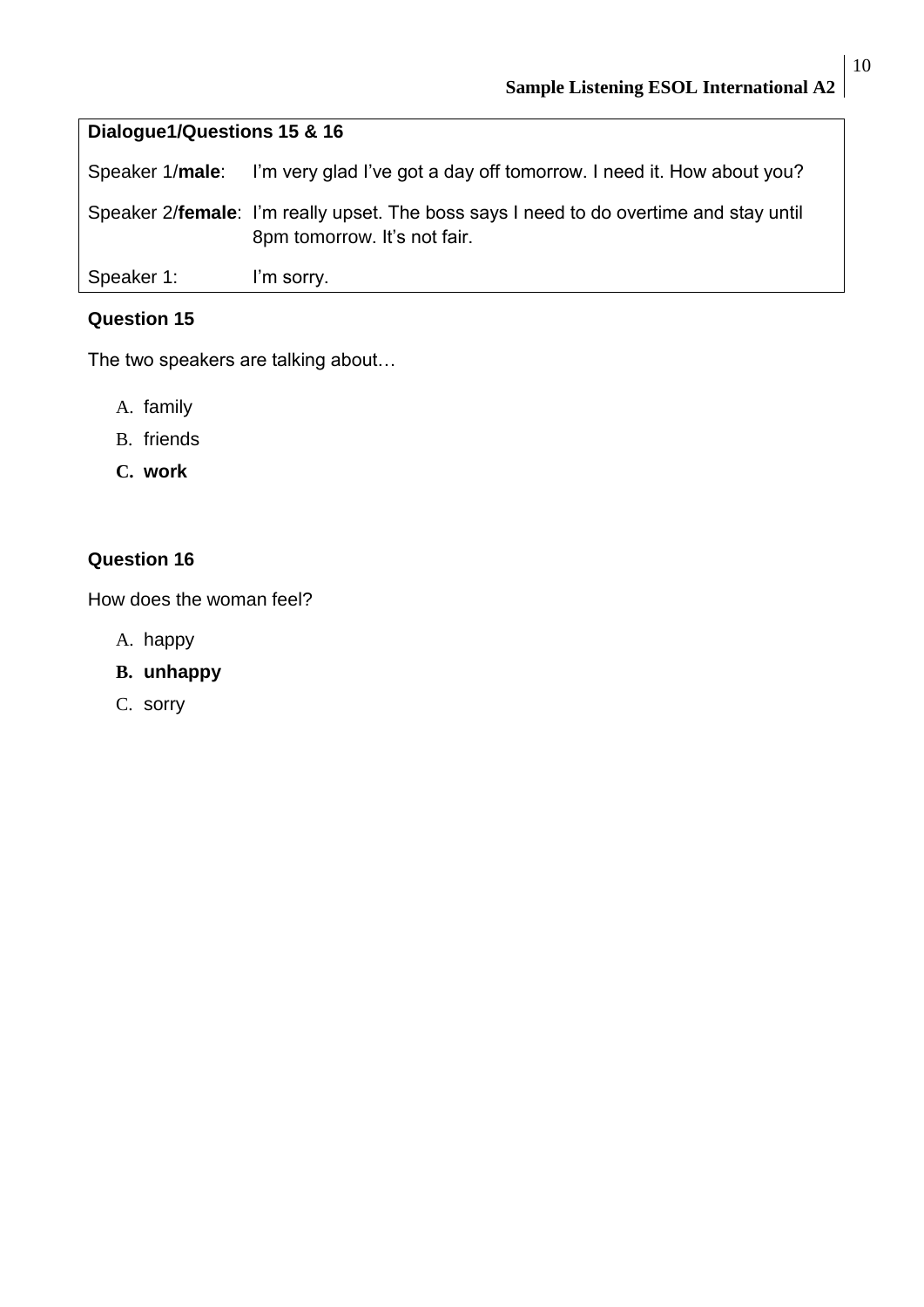| Dialogue 2/Questions 17 - 19 |                                                                                         |  |
|------------------------------|-----------------------------------------------------------------------------------------|--|
| Man:                         | Excuse me, can I help you?                                                              |  |
| Woman:                       | Yes, I'm looking for a set of front lights for my bicycle. Do you have any in<br>stock? |  |
| Man:                         | Yes, we have quite a few. These are very bright and cost \$19.99.                       |  |
| Woman:                       | That's quite a lot Have you got any cheaper ones?                                       |  |
| Man:                         | Yes, these are not so bright and a little heavier, but they only cost \$12.99.          |  |
| Woman:                       | They are fine for me. I'll take them.                                                   |  |
| Man:                         | Great, how would you like to pay?                                                       |  |
| Woman:                       | I'll pay by credit card.                                                                |  |
| Man:                         | I'm sorry, we charge an extra 50 cents on credit cards. Is that ok?                     |  |
| Woman:                       | Ok, no problem. It's not much, but I haven't got enough cash on me right<br>now.        |  |
| (120 words)                  |                                                                                         |  |

#### **Question 17**

The two speakers are in a…

- A. garage
- B. petrol station
- **C. bike shop**

#### **Question 18**

What is the difference between the two sets of lights?

- A. the first set of lights is cheaper
- B. the first set of lights is heavier
- **C. the first set of lights is more expensive**

#### **Question 19**

How is the customer going to pay for the lights?

- A. by cash
- **B. by credit card**
- **C.** the customer is not going to buy the lights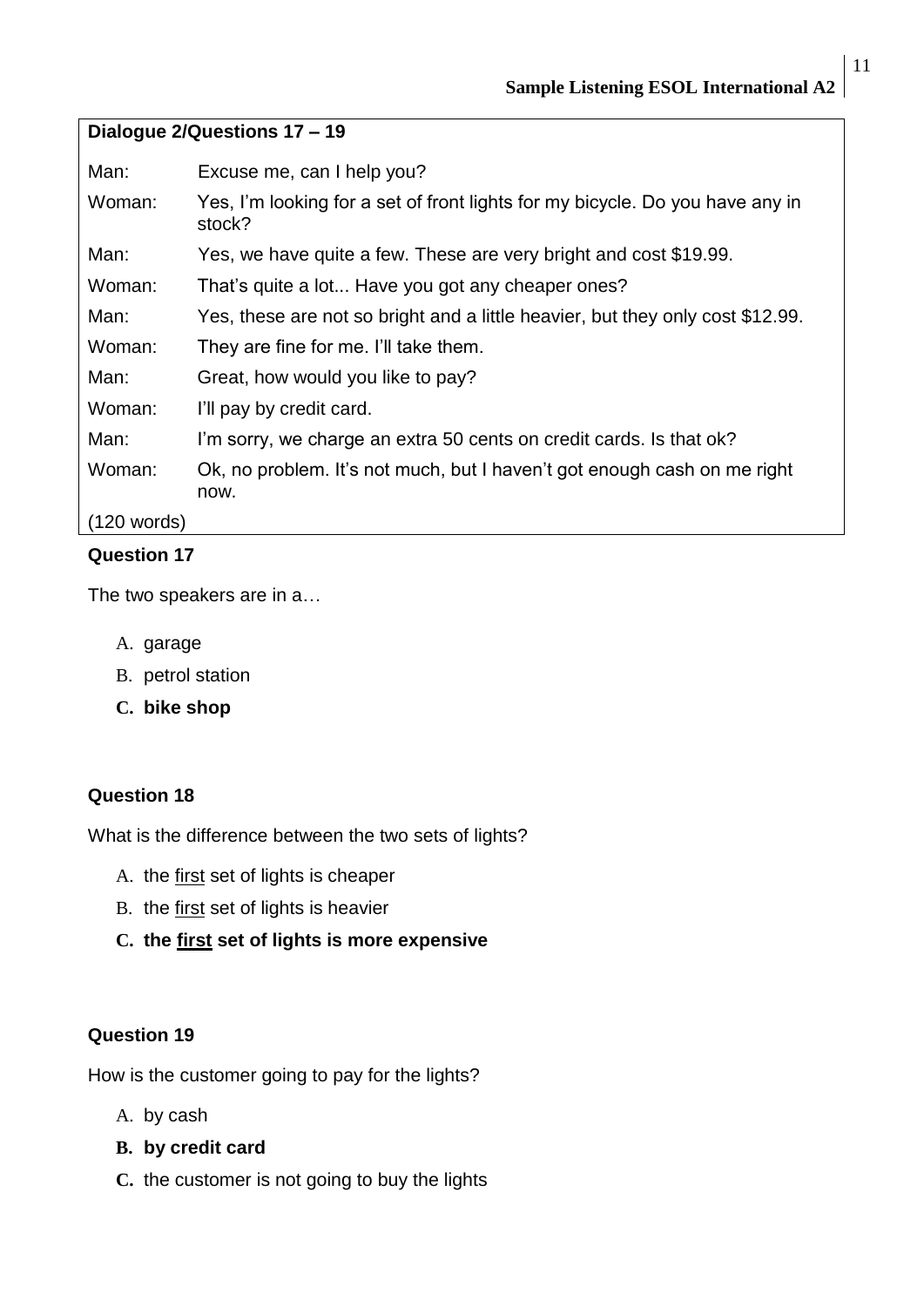| Dialogue 3/Questions 20 - 24                                                   |                                                                                                                                                                                |  |
|--------------------------------------------------------------------------------|--------------------------------------------------------------------------------------------------------------------------------------------------------------------------------|--|
| Doctor/female: Hello, good to see you again. You're looking well. How are you? |                                                                                                                                                                                |  |
| Patient/male: Much better, thank you. But my hand is still not all right.      |                                                                                                                                                                                |  |
| Doctor:                                                                        | Hmmm, let's see. Your leg is all right. But the skin on your hand is still red.<br>It's not surprising after you spilled the hot coffee all over it.                           |  |
| Patient:                                                                       | I know, it was a stupid accident.                                                                                                                                              |  |
| Doctor:                                                                        | Well, I'll give you some cream. Put it on your hand every night before you go<br>to bed. Take it for one week. Then come back and see me again.                                |  |
| Patient:                                                                       | I'm going away next week. Is it ok if I make an appointment for 15 December.                                                                                                   |  |
| Doctor:                                                                        | In two weeks' time? Yeah, that's all right with me. Anyway, I don't think<br>there'll be any problems. I'm very happy with your progress. So see you in<br>two weeks. Bye-bye. |  |
| $(140$ words)                                                                  |                                                                                                                                                                                |  |

#### **Question 20**

Where is the dialogue taking place?

- A. in school
- **B. in a surgery**
- **C.** in a pharmacy

#### **Question 21**

What is the problem?

- A. the leg
- B. the head
- **C. the hand**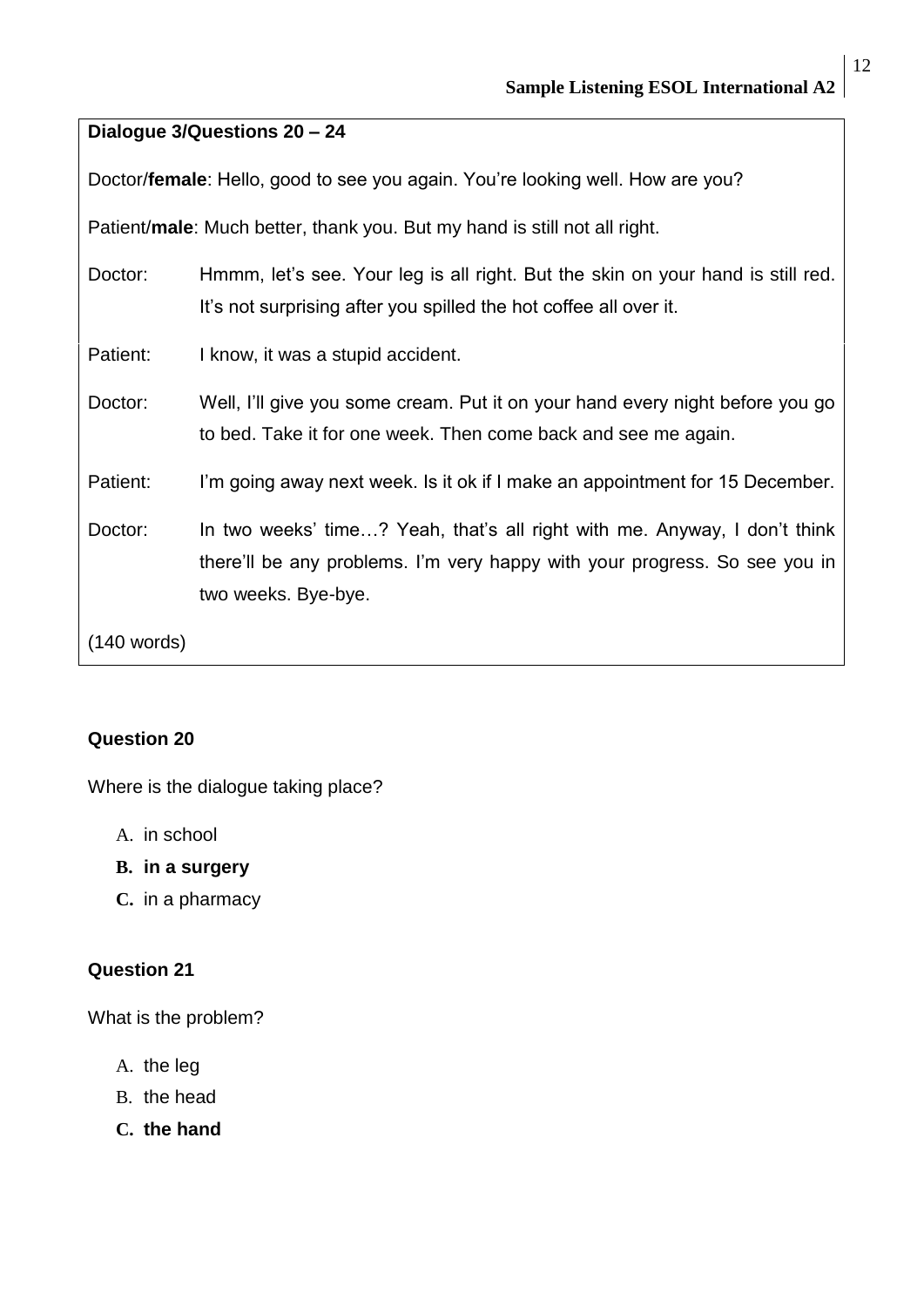#### **Question 22**

The woman tells the man to use the cream for…

- A. 5 days
- **B. 7 days**
- C. 2 weeks

#### **Question 23**

The man is going to see the woman again on…

- A. 15 September
- **B. 15 December**
- C. 5 December

#### **Question 24**

The woman is…

- A. worried
- B. angry
- **C. happy**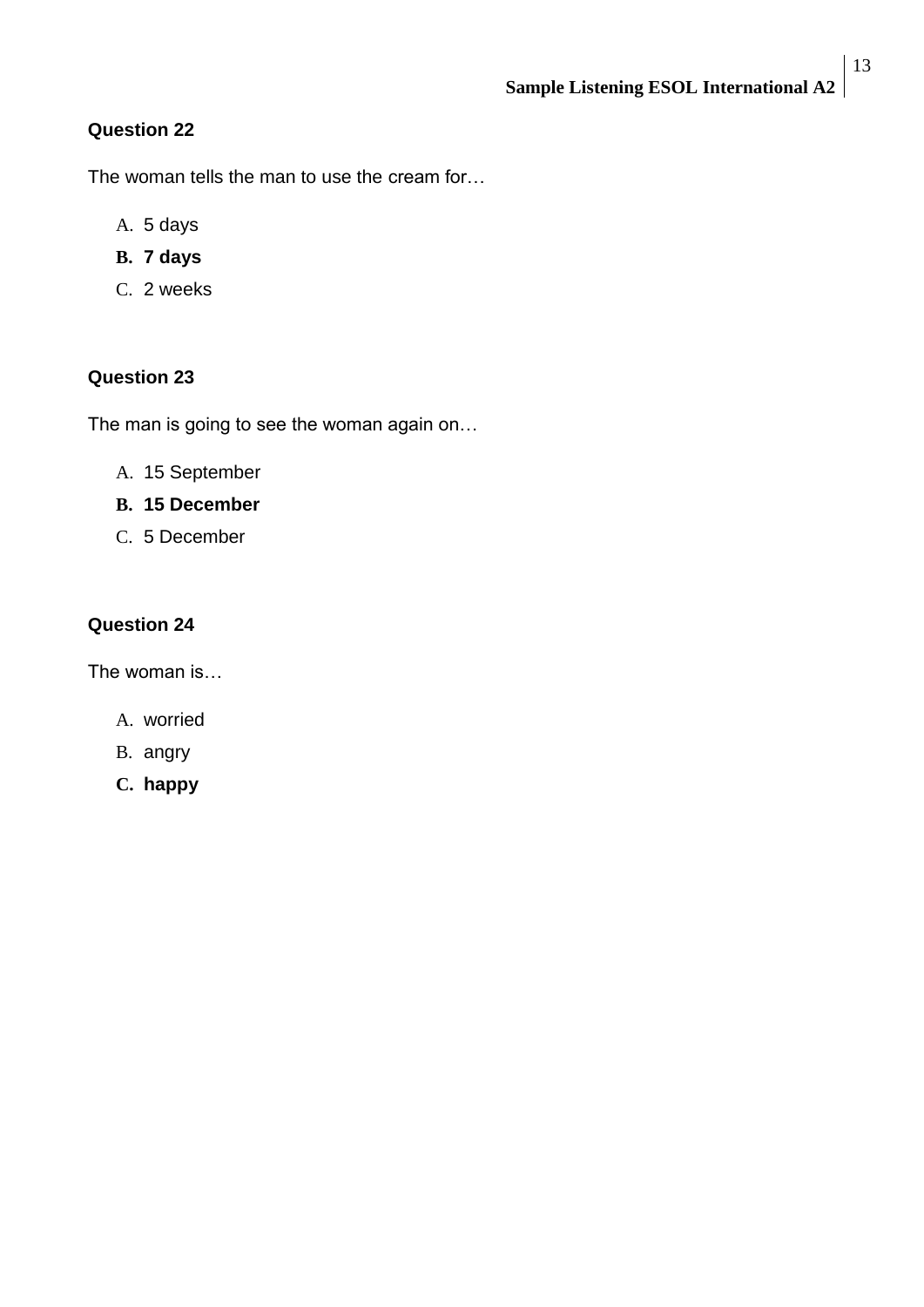| <b>Directions/Question 25</b> |                                                                                                                                                                                                                 |  |
|-------------------------------|-----------------------------------------------------------------------------------------------------------------------------------------------------------------------------------------------------------------|--|
| Man:                          | Sorry, I'm lost. Do you know the area?                                                                                                                                                                          |  |
| Woman:                        | Yes, I live here. Where do you want to go?                                                                                                                                                                      |  |
| Man:                          | I'm looking for the national history museum.                                                                                                                                                                    |  |
| Woman:                        | Ah, it's not far at all. Walk along Brock Street. At the roundabout, take the<br>first road on the right. Walk along Gay Street and turn left at the first junction.<br>The museum is immediately on your left. |  |
| Man:                          | Thank you very much.                                                                                                                                                                                            |  |
| Woman:                        | You're welcome.                                                                                                                                                                                                 |  |

#### **Question 25**

Tick  $\checkmark$  or click on the map with the correct location of the national history  $\mathcal X$ museum.



#### 14